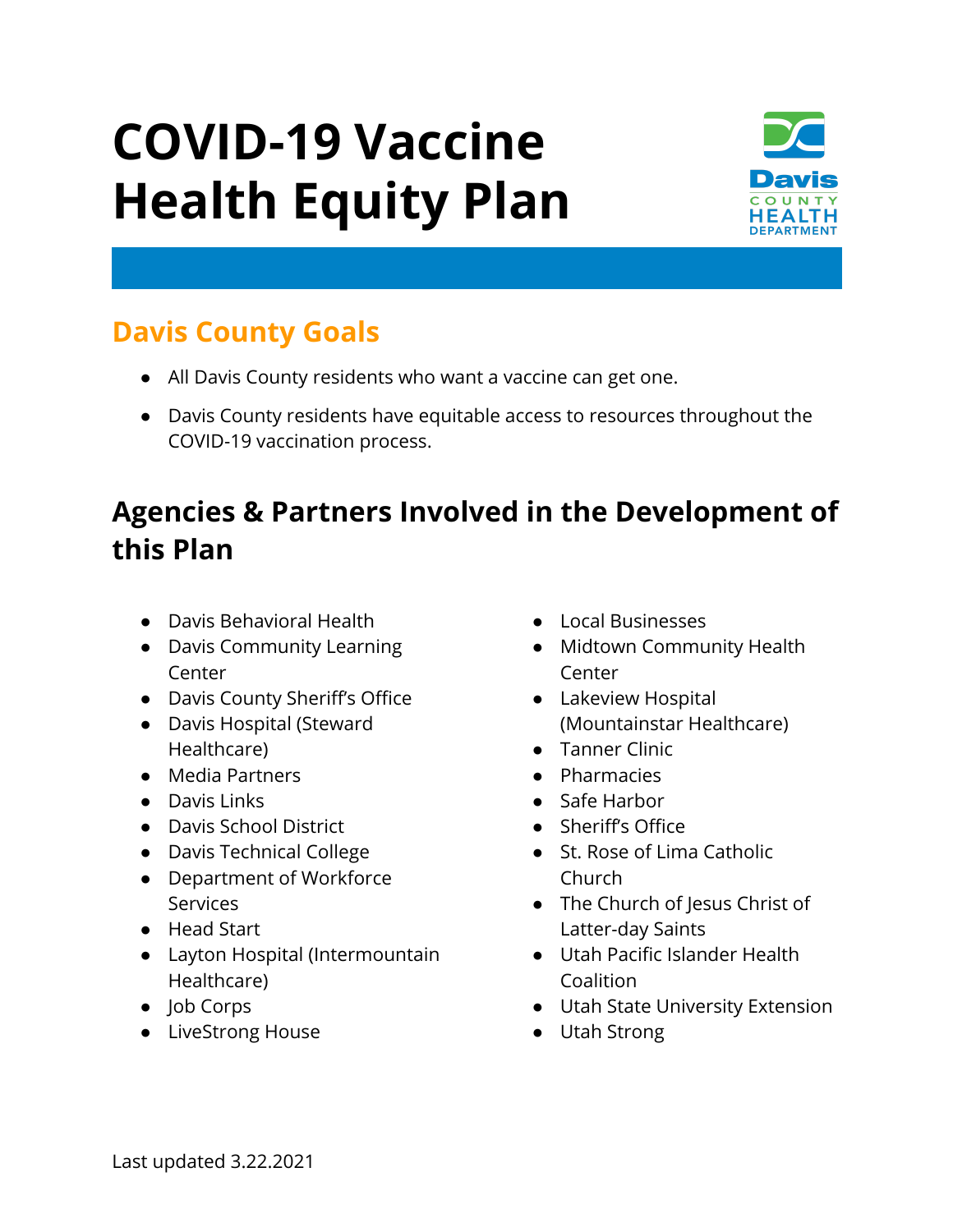## **State and National Guiding Documents**

#### **Utah COVID-19 Vaccine Health Equity Plan**

As part of the Utah Changing the Curve Advisory Group, Davis County Health Department participated in the development of the Utah COVID-19 Vaccine Health Equity Plan and supports Utah's efforts to ensure vaccine health equity. The plan can be found at this [link.](https://drive.google.com/file/d/1zAGzTFY917YUdKLKPAbPOPEcJRU1Fguj/view?usp=sharing)

#### **Ethical Principles to Guide Decision-Making When COVID-19 Vaccines are Limited, CDC Advisory Committee on Immunization Practices (ACIP)**

Ethical principles that assist in formulating recommendations for the initial allocation of COVID-19 vaccine: 1) maximizing benefits and minimizing harms; 2) promoting justice; 3) mitigating health inequities; and 4) promoting transparency. For more information visit:

<https://www.cdc.gov/mmwr/volumes/69/wr/mm6947e3.htm>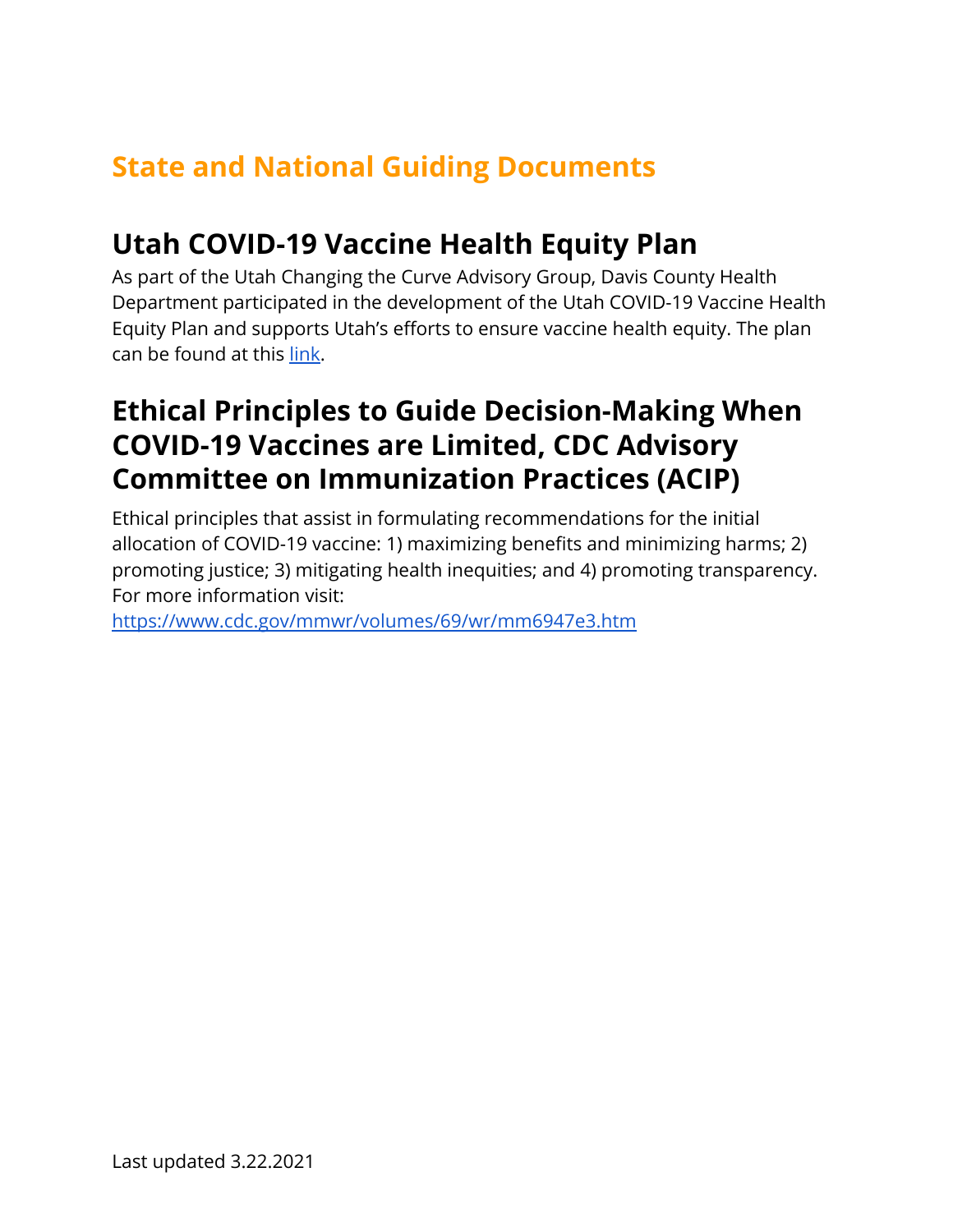## **Davis County Strategies**

## **1. Accurately Collect & Report Data**

- Collect racial and ethnic data in a fair, sensitive, and respectful manner for all those vaccinated
- Compare the demographic characteristics of vaccine clients to the overall characteristics of the county to identify whether any demographic groups are underrepresented
- Analyze characteristics between clients to determine what type of patients are not scheduling second doses and if certain demographic groups have higher vaccine initiation rates than others
- Compare municipal vaccine uptake rates to vulnerability/resilience indexes to identify if any at-risk communities are being underserved

## **2. Communicate Current & Credible Information**

- Promote research-based Getting There and The Vaccine Real Talk media campaigns from [coronavirus.utah.gov](http://coronavirus.utah.gov) (plain language materials in multiple languages)
- Provide training for staff and partners to address hesitancy, myths, misconceptions, and barriers to vaccination in diverse communities
	- Key Message: Vaccination is about the peace of mind that comes from protecting those we love and returning to the things that matter most in our lives to end the pandemic and this health crisis.
- Utilize partnerships with trusted sources (individuals & organizations) for health information in diverse communities
- Develop materials that can help vulnerable communities find vaccine education from trusted sources and information about how to schedule an appointment
- Targeted outreach in zip codes and census tracts that have been most severely affected by COVID-19 or that have other social or economic factors that put people at higher risk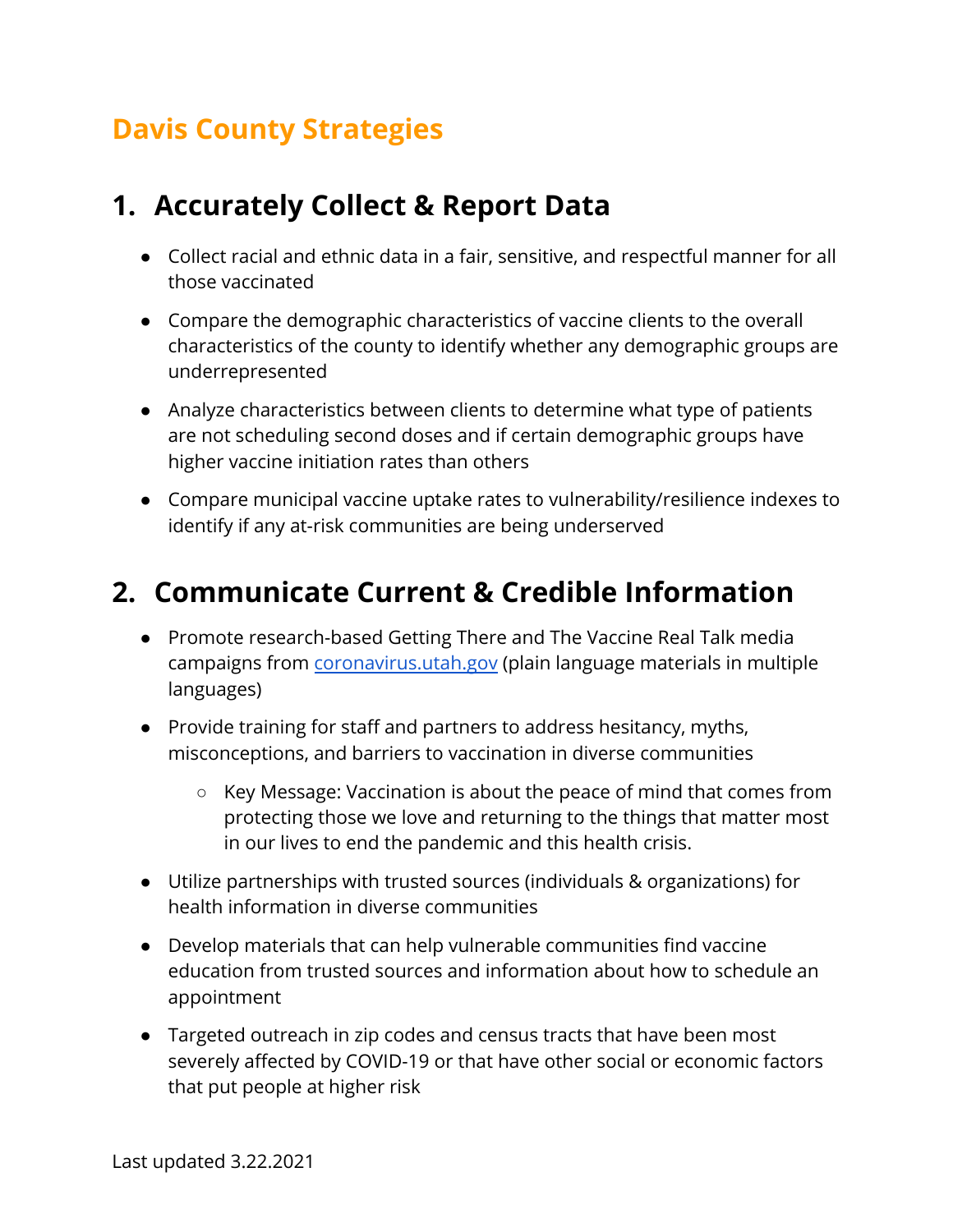## **3. Reduce Barriers at Mass Vaccination Clinics**

- Offer multiple registration options (online, phone, onsite, etc.)
- Provide accommodations for individuals with disabilities (visually or hearing impaired, mobility challenges, etc.) at vaccination sites
- Accept many forms of identification
- Provide multicultural staff at clinics; help those who speak other languages at the clinic
- Share transit information for accessing the clinic
- Offer extended weekday hours and weekend hours

## **4. Reach Those Who are Not Willing or Able to Get Vaccinated at Mass Vaccination Sites**

- Provide in-home vaccination opportunities
- Mobile outreach to facilities serving high-risk populations and congregate living settings
- Develop temporary mobile units that can be deployed to locations reaching vulnerable populations
	- 1. Geographies with vulnerable populations
	- 2. Venues (grocery stores, food banks, ethnic markets, restaurants, WIC)
	- 3. Faith communities
- Coordinate with Midtown Community Health Center (Federally Qualified Health Center, FQHC) to make vaccination clinics or events available at locations that work best for community members
- Promote all vaccine providers